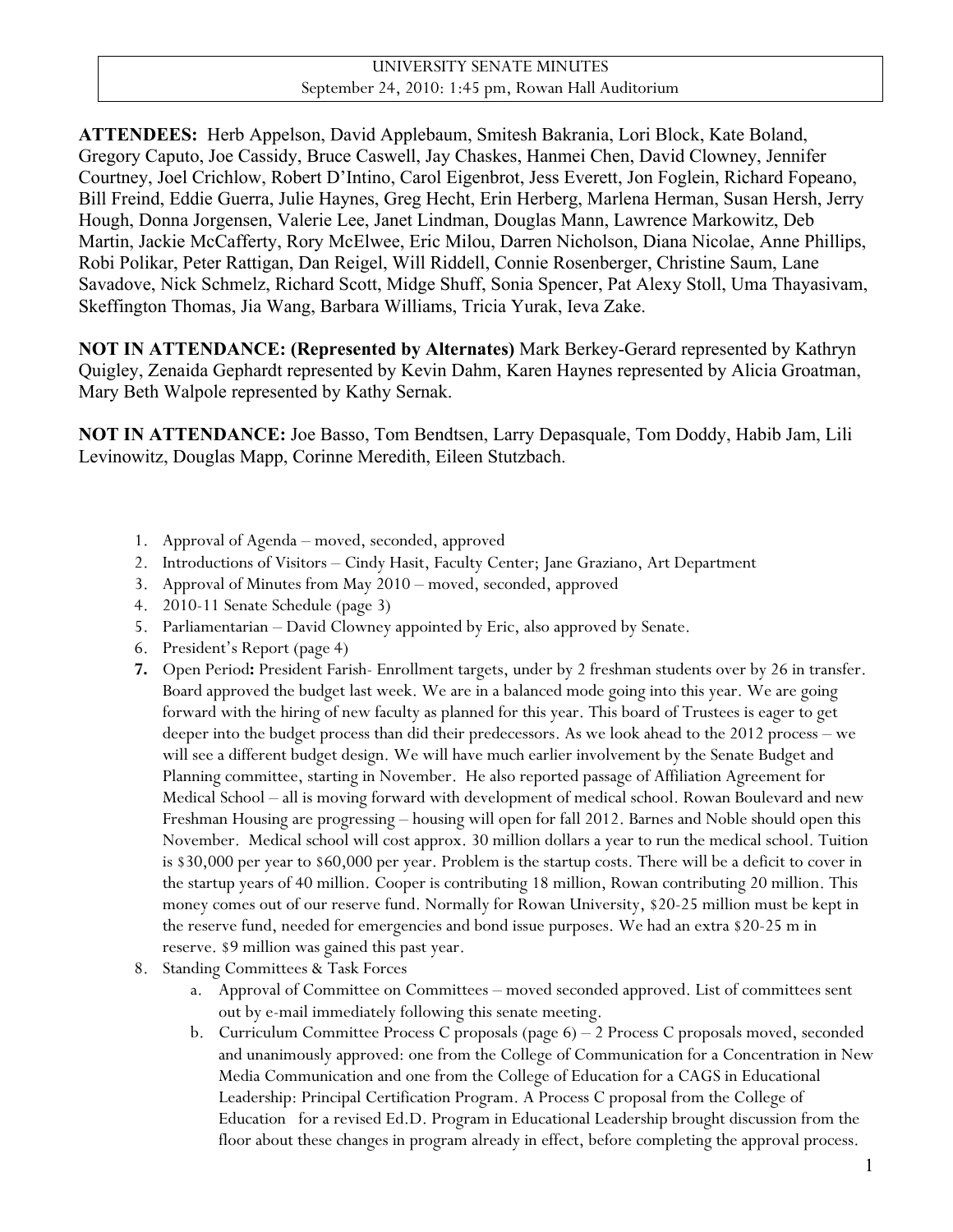A motion was made and seconded to table this proposal. Motion to table was unanimously passed with one abstention. Another motion was made to pass a Process C proposal from the College of Liberal Arts & Sciences which was a Preliminary Proposal for a BS in Architecture to be housed in the Department of Geography/Anthropology. This program proposal is expected to sit on the shelf until there is a donor to pay significant costs of such a program. This motion was successfully tabled with 2 no votes and 1 abstention.

- c. Tenure & Recontracting: Candidate files due in the Senate office by 10.1.09 really 2010
- d. Sabbatical Leave: Sign up deadline (10.1.10) in Senate office for intention to apply
- e. Creation of Senate Ad Hoc Committee on Integrating Sustainability into the Rowan Curriculum (Jess Everett, Chair, Mirchandani, Clowney, Yurak, Schowalter, Abi-El-Mona, Jansson, Hasse, and Miller) All in favor, 1 abstention, approved. Approval not needed, but Eric wanted it.
- f. Report of the Ad Hoc Committee on Academic Integrity (page 7) need more faculty on this committee.
- 9. Old Business
- 10. New Business Rowan Day for Spring 2011 has been cancelled but the Symposium will still go on.
- 11. Adjournment 2:52p.m.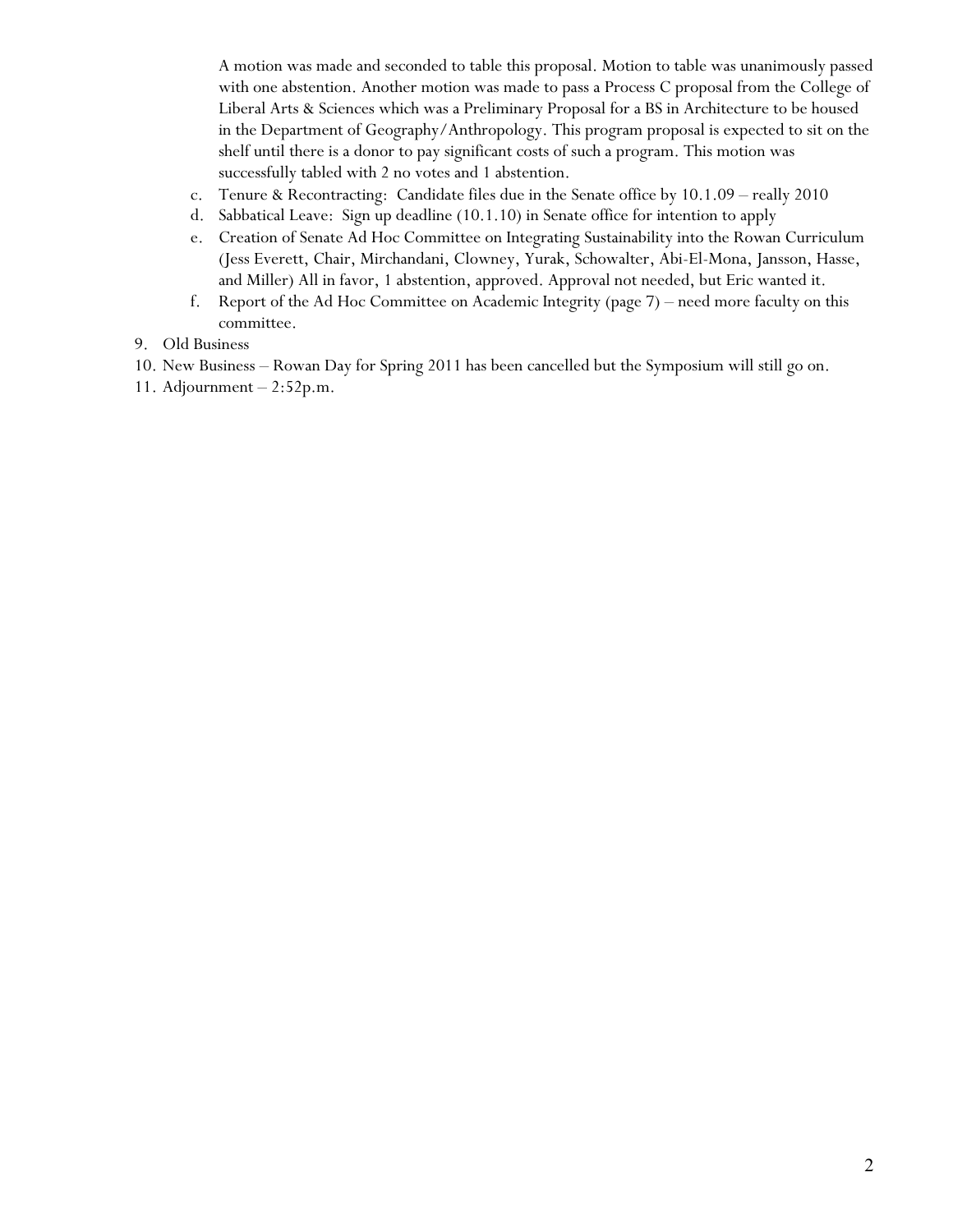# **SENATE 2010-11 SCHEDULE**

# **FALL 2010**

Friday, September 10: 1:45-3pm: Senate Executive Committee Meeting **Friday, September 24: 1:45-3pm: SENATE meeting**

Friday, October 15: 11am-12:15pm: Senate Executive Committee Meeting **Friday, October 29: 1:45-3pm: SENATE meeting**

Friday, November 19: 1:45-3pm: Senate Executive Committee Meeting **Friday, December 3: 1:45-3pm: SENATE meeting**

## **SPRING 2011**

Friday, January 28: 11am-12:15pm: Senate Executive Committee Meeting **Friday, February 4: 1:45-3pm: SENATE meeting**

Friday, March 4: 1:45-3pm: Senate Executive Committee Meeting **Friday, March 11: 1:45-3pm: SENATE meeting**

Friday, April 1: 1:45-3pm: Senate Executive Committee Meeting **Friday, April 8: 1:45-3pm: SENATE meeting**

Friday, April 29: 11am-12:15pm: Senate Executive Committee Meeting **Monday, May 9: 9am-2pm: SENATE end-of-year meeting**

Senate Leadership Meetings (Fridays 9am) with Provost:

- $\div$  Sept 10, Sept 24, Oct 8, Oct 22, Nov 5, Nov 19, Dec 3, 2010 (all at 9am)
- $\div$  Jan 28, Feb 11, Feb 25, Mar 11, Mar 25, Apr 8, Apr 22, May 6, 2011 (all at 9am)

AFT Meetings dates are:

- Sept 10, Sept 17, Oct 22, Nov 12, Dec 7, 2010
- $+$  Jan 28, Feb 25, Mar 25, Apr 15, May 6, and May 16, 2011

University Assembled dates are:

- $\div$  Oct 15, 2010
- $+$  Apr 29, 2011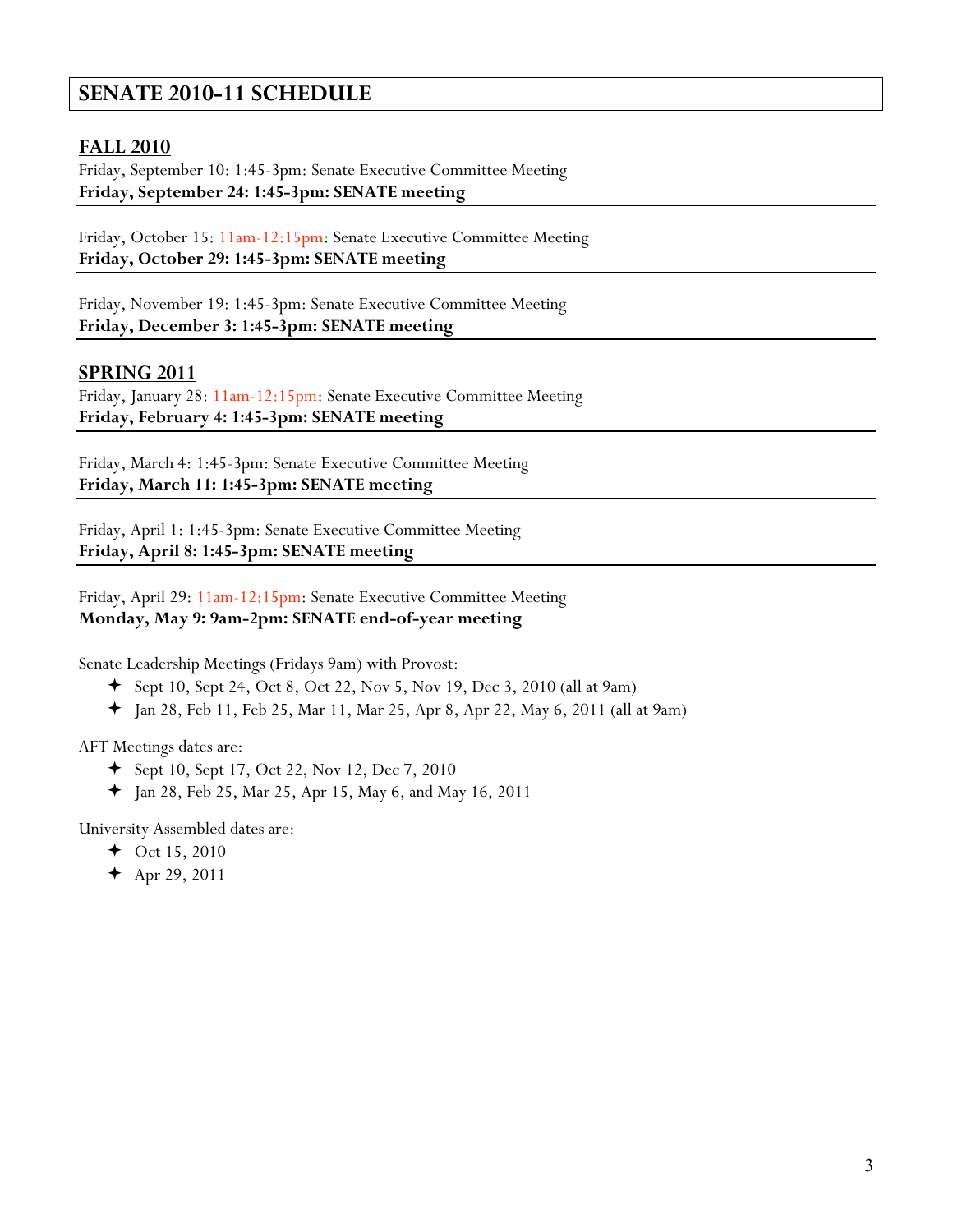- 1. Summer 2010 funds to Departments & Faculty all dept have a profit except for 1 that ran only one course. Should expect money coming to your departments soon.
- 2. Academic Affairs Task Force
	- a. Luke Holbrook & Joe Scully, co-chairpersons. Committee members: George Romeo, Elisabeth Hostetter, Lorin Arnold, Kauser Jahan, Jay Kuder, Eric Milou, Karen Siefring, Horacio Sosa, Tyrone McCombs, Richard Jones, David Clowney- send ideas to Luke and Joe
- 3. Medical School see page 5 for detailed notes on Medical School Senate Matters
	- a. Affiliation Agreement finally passed
	- b. Dean Katz to address Senate next month
	- c. Constitution revision (again)- who from med school will be on senate, Trish will bring us constitution revisions to us for next meeting. How will curriculum pass through this University? Medical College Assembly must be the final authority for curriculum for LCME accreditation. See Eric's attached info sheet. Four processes proposed. Medical School basic science faculty will be represented on University Senate.
- 4. Department Chairperson Elections referred to Chairs Council (Eligibility of FTTs to vote) -
- 5. Frances Johnson Celebration: Suggested date is Sunday, 17 October 2010 beginning at 3 PM hope you can attend.
- 6. Library Card Swipe system time to be moved back to 7 or 7:30pm Dean is willing to push it back
- 7. Fall 2010 ten day student head count 1498 freshman 1129 transfers budget surplus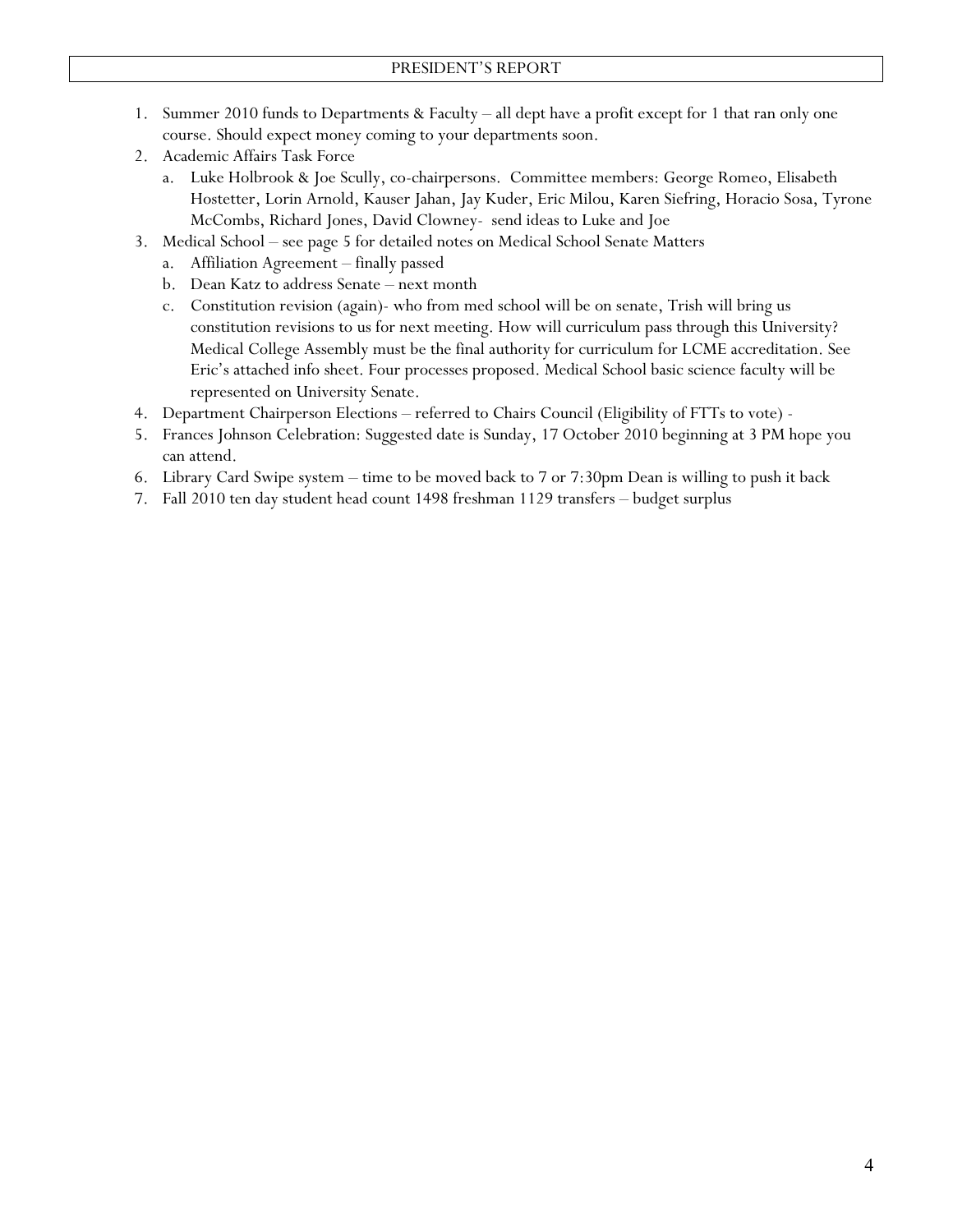#### 1) Curriculum

- a. Matters pertaining to medical college curriculum would be addressed by the medical college assembly, as per the draft by laws and in accordance with LCME requirements.
- b. The chair of the Rowan University Senate Curriculum Committee would serve as an ex-officio member of the Medical College Assembly
- c. Medical college curricular matters that ONLY pertain to the medical college and its faculty would be reported to the University Senate by the Senate chair of the curriculum committee as an information item (process A).
- d. Medical college curricular matters that interface with the departments/faculty of the main campus would be reported to the University Senate by the Senate chair of the curriculum committee for the University Senate's response and recommendation. In these cases, all responses/recommendations would flow back to the Medical College Assembly by the Senate chair of the curriculum committee. Final recommendations would rest with the Medical College Assembly, followed by final action by the administration.
- 2) Representation
	- a. Medical college representation for Basic Science Faculty on the Rowan University Senate will follow the norms and protocols that currently exist for both faculty and professional staff/librarian representation.
- 3) T/R & promotion
	- a. Recontracting, tenure, and promotion as they apply to the Basic Science faculty and other medical college employees who are in the bargaining unit. Inasmuch as these faculty/staff will be Rowan University employees, it was felt that it would be best to have these employees follow the same or similar processes that are currently in place for all other Rowan University faculty and in-unit employees.
- 4) Timeline for changes
	- a. First Reading October 2010 Senate Meeting
	- b. Second Reading December 2010 Senate Meeting
	- c. Board of Trustees February 2011 Meeting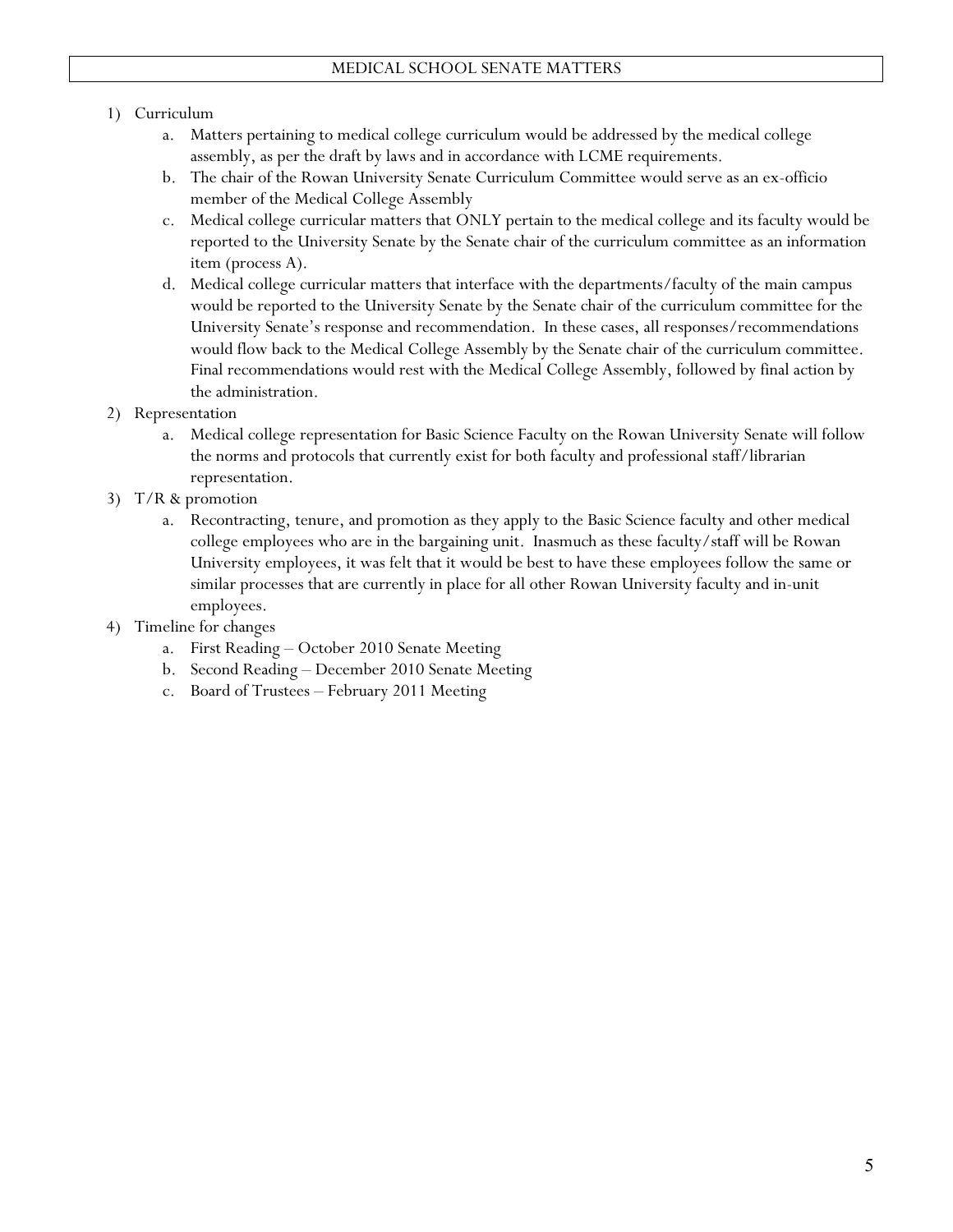# Report of the University Curriculum Committee September 24, 2010 Submitted by Janet Moore Lindman

#### **Process C**

| SCC#        | College          | Title                           | Department                    |
|-------------|------------------|---------------------------------|-------------------------------|
| $09-10-220$ | Communication    | Concentration in New Media      | All departments               |
|             |                  | Communication                   |                               |
| $09-10-325$ | Education        | CAGS in Educational Leadership: | <b>Educational Leadership</b> |
|             |                  | Principal Certification Program |                               |
| $09-10-394$ | <b>Education</b> | Ed.D. Program in Educational    | <b>Educational Leadership</b> |
|             |                  | Leadership                      |                               |
| $09-10-728$ | Liberal Arts &   | Preliminary Proposal for BS in  | Geography/Anthropology        |
|             | Sciences         | Architecture                    |                               |